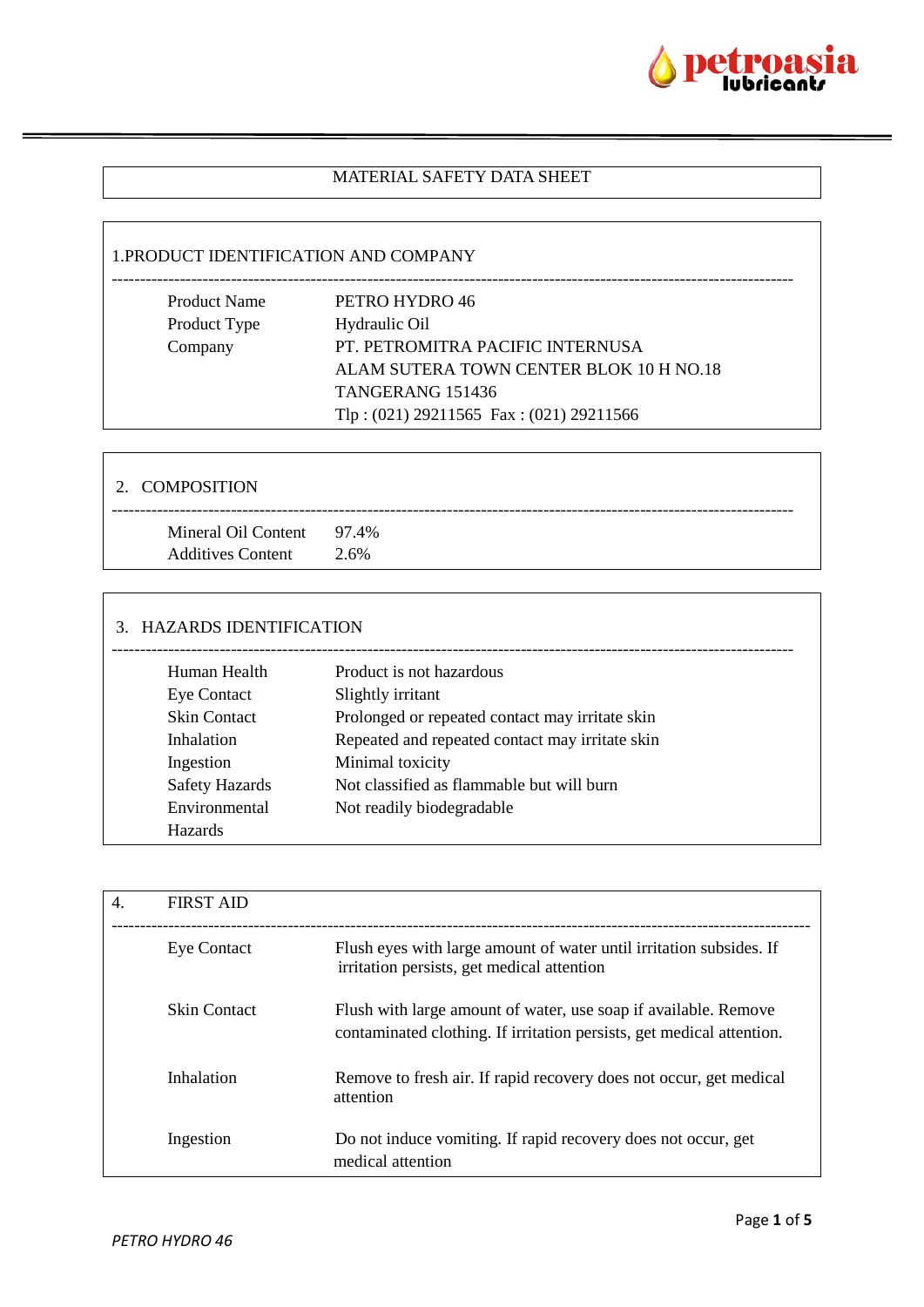

| .5. | <b>FIRE SAFETY</b>       |                                                                                                                                                                                                                  |
|-----|--------------------------|------------------------------------------------------------------------------------------------------------------------------------------------------------------------------------------------------------------|
|     | <b>Flash Point</b>       | $>170^{\circ}$ C                                                                                                                                                                                                 |
|     | <b>Flammable Limits</b>  | LEL $1.0$                                                                                                                                                                                                        |
|     |                          | UEL $6.0$                                                                                                                                                                                                        |
|     | <b>Autoignition Temp</b> | $>220$ °C                                                                                                                                                                                                        |
|     | Specific Hazards         | Not classified as flammable but will burn. Hazardous combustion<br>product may include carbon monoxide, oxides of sulphur, and<br>unidentified organic and inorganic compounds                                   |
|     | Fire Fighting            | Use dry chemical, foam or carbon dioxide to extinguish fire. Water<br>may cause splattering or frothing. Use water to cool and protect fire-<br>exposed material. Wear protective equipment during fire fighting |

### 6. ACCIDENTAL RELEASE MEASURES

--------------------------------------------------------------------------------------------------------------------------- Clean-up Procedures Stop the source of leak or realease and contain spill if possible. Cover spill with generous amount of inert absorbent material such as sand of earth Sweep up and remove to suitable, clearly marked containers for disposal in accordance with local regulations. Scrub contaminated area with detergent and water. Pick up liquid with additional absorbent material and dispose as above. Wear proper protective equipment during clean-up

| 7. | HANDLING AND STORAGE |                                                                                                                                                                                        |
|----|----------------------|----------------------------------------------------------------------------------------------------------------------------------------------------------------------------------------|
|    | Handling             | Handling temperatures should not exceed 70°C. Wear proper safety<br>protective equipment. Wash hands thoroughly after handling. Water<br>contamination and spillage should be avoided. |
|    | Storage              | Storage temperatures should be maintained between 0 to 50°C.<br>Odorous and toxic fumes may be evolved from decomposition of<br>product if stored above the safe temperature.          |

| 8. | EXPOSURE CONTROL/PERSONAL PROTECTION |                                                                                                                                      |
|----|--------------------------------------|--------------------------------------------------------------------------------------------------------------------------------------|
|    | <b>Exposure Limits</b>               | Threshold Limit Values for oil mist is recommended to be controlled<br>at 5 mg/m <sup>3</sup> or lower for exposure of 8 hours daily |
|    | Ventilation                          | Use exhaust ventilation to keep below exposure limits                                                                                |
|    | Eye Protection                       | Wear safety glasses or face shields if splashing is likely to occur                                                                  |
|    | <b>Skin Protection</b>               | Avoid repeated and prolonged contact with product. Use oil resistant<br>gloves                                                       |
|    | Respiratory                          | Not normally required unless in confined                                                                                             |
|    | Protection                           |                                                                                                                                      |
|    | <b>Body Protection</b>               | Use proper protection equipment to avoid contact. Wear PVC apron i<br>if splashes are likely to occur                                |

.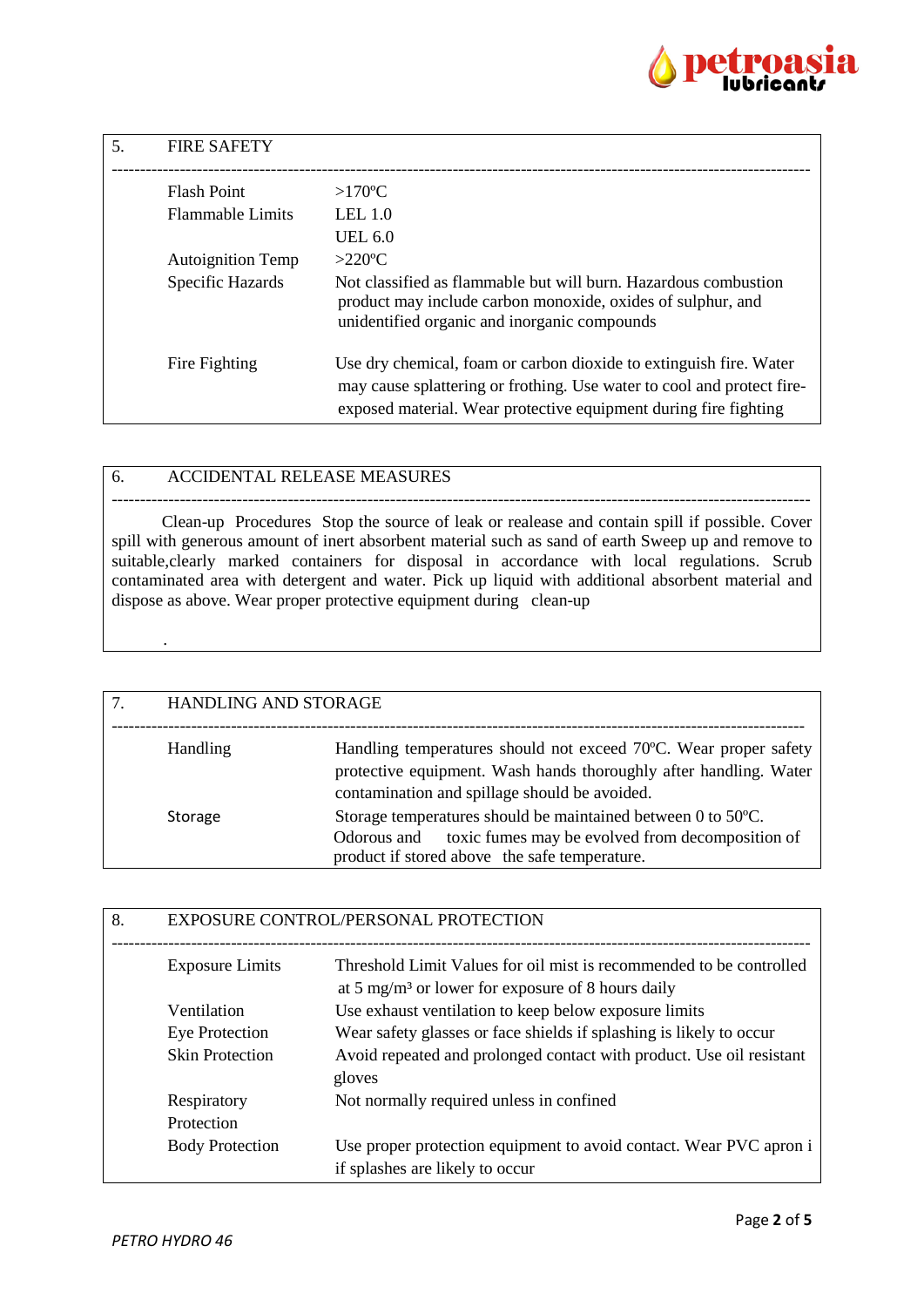

## 9. PHYSICAL AND CHEMICAL PROPERTIES

| <b>Physical State</b>                   | Liquid                                       |
|-----------------------------------------|----------------------------------------------|
| Colour                                  | Clear & Bright                               |
| Odour                                   | Characteristic mineral oil                   |
| Vapour Pressure                         | $<$ 0.5 Pa at 20 °C                          |
| Density                                 | 0.876 g/cm <sup>3</sup> at 15 <sup>o</sup> C |
| Kinematic Viscosity @<br>$40^{\circ}$ C | $45,7$ cSt                                   |
| Kinematic Viscosity @ 100°C             | $7,02$ cSt                                   |
| Pour Point                              | $-30$ °C                                     |
| <b>Flash Point</b>                      | $> 200$ °C                                   |
| pH of undiluted product                 | Not available                                |
| Auto-ignition temperature               | $>200^{\circ}C$                              |
| Solubility in water                     | Negligible                                   |
|                                         |                                              |

# 10. STABILITY AND REACTIVITY

| Stability        | Product is stable under normal use conditions                                   |
|------------------|---------------------------------------------------------------------------------|
| <b>Thermal</b>   | Carbon monoxide, carbon dioxide, oxides of sulphur and nitrogen a               |
| Decomposition    | organic and inorganic compound may evolve when subject to heat or<br>combustion |
| Hazardous        | Will not occur undeer normal conditions                                         |
| Polymerisation   |                                                                                 |
| Incompatible     | Strong oxidizing agents. Strong acids                                           |
| <b>Materials</b> |                                                                                 |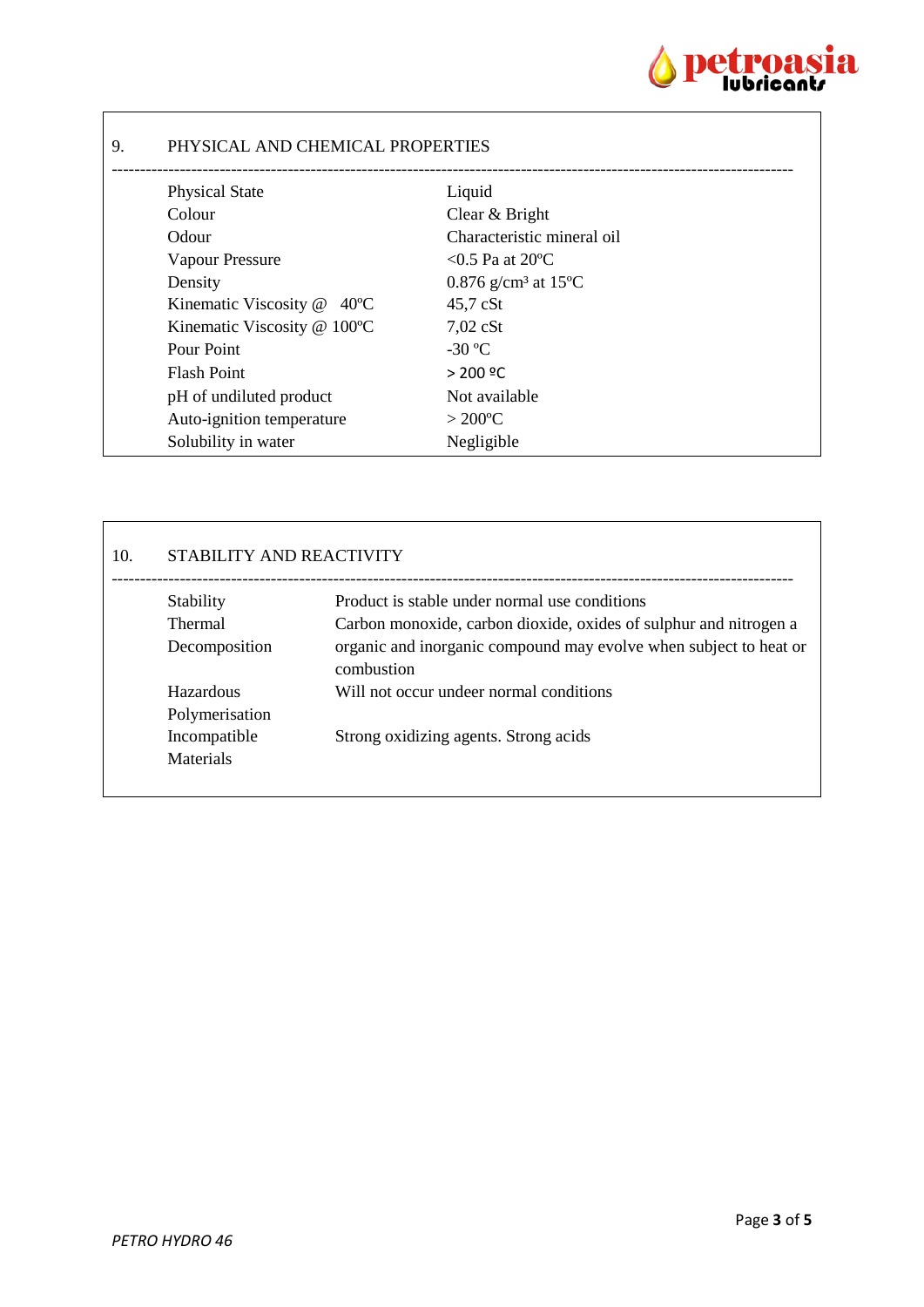

| 11. | TOXICOLOGICAL INFORMATION                            |                                                                                                                                                                                                                                                                                                           |  |
|-----|------------------------------------------------------|-----------------------------------------------------------------------------------------------------------------------------------------------------------------------------------------------------------------------------------------------------------------------------------------------------------|--|
|     | <b>Basis</b>                                         | No toxicological data is available for this product. Information is<br>provided based on the addtives, other components and base stock<br>used                                                                                                                                                            |  |
|     | <b>Acute Exposure</b><br>- Oral                      | LD 50 expected to be above $2000 \text{ mg/kg}$ .                                                                                                                                                                                                                                                         |  |
|     | <b>Acute Exposure</b><br>- Skin                      | LD 50 expected to be above 2000 mg/kg.                                                                                                                                                                                                                                                                    |  |
|     | Inhaltion<br>Eye Irritation                          | Repeated or prolonged exposure to oil mists may cause irritation<br>Slight irritant                                                                                                                                                                                                                       |  |
|     | Skin Irritation                                      | Not a skin irritant unless repeated or prolonged contact                                                                                                                                                                                                                                                  |  |
|     | Respiratory<br>Irritation                            | Slight irritant                                                                                                                                                                                                                                                                                           |  |
|     | Carcinogenicity<br>Mutagenicity<br>Other Information | No data to suggest that product is carcinogenic<br>No data to suggest that product is mutagenic<br>Brief contact with used oil is not expected to have serious effect in                                                                                                                                  |  |
|     |                                                      | humans if he oil is removed thoroughly by washing with soap and<br>water                                                                                                                                                                                                                                  |  |
|     |                                                      | Used engine oils may contain harmful impurities that have<br>accumulate during use. The concentration of such impurities will<br>depend on use and they present risks to health and the environment<br>on disposal. All used oils<br>should be handled with caution and skin<br>contact should be avoided |  |

| 12. | <b>ECOLOGICAL INFORMATION</b> |                                                                                                                                                                                                      |
|-----|-------------------------------|------------------------------------------------------------------------------------------------------------------------------------------------------------------------------------------------------|
|     | <b>Basis</b>                  | No ecological data is available for this product. Information is<br>provided base on the additives, other components and base stock<br>used.                                                         |
|     | Mobility                      | Liquid under most environmental conditions. Floats on water. It is<br>absorbeb by soil and will not be mobile                                                                                        |
|     | Persistance/                  | Not readily biodegradable. Major constituents are expected to be<br>inherently Degradability be inherently biodegradable, but the product<br>contains components that may persist in the environment |
|     | <b>Bioaccumulation</b>        | Has the potential to bioaccumulate                                                                                                                                                                   |
|     | Ecotoxicity                   | Poor soluble mixture. Practically non-toxic to aquatic organisms.<br>May caused physical fouling of aquatic organisms                                                                                |